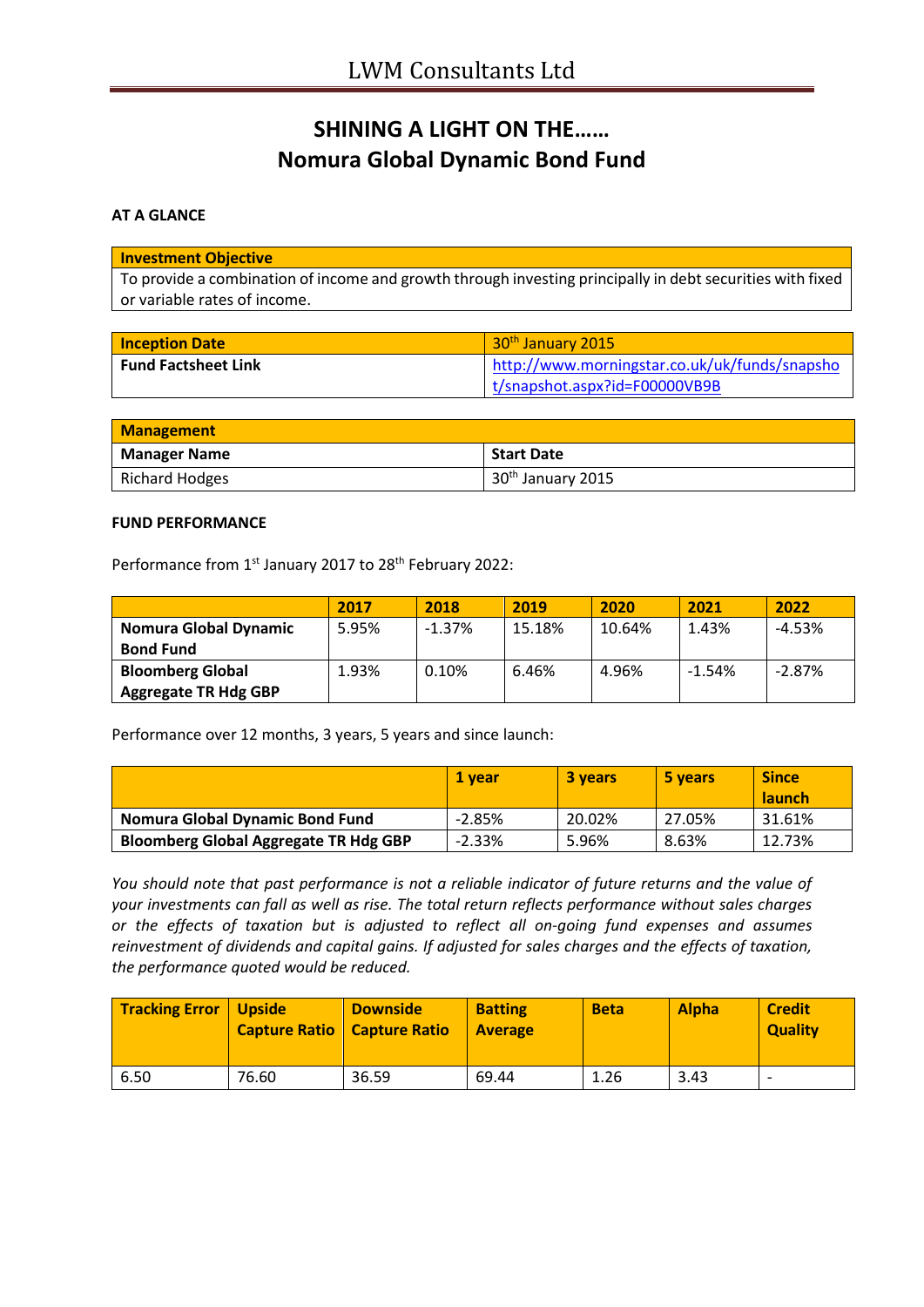## LWM Consultants Ltd

| <b>Volatility Measurements</b> |       |
|--------------------------------|-------|
| 3-Yr Std Dev (volatility)      | 7.33% |
| 3-Yr Mean Return (average)     | 8.65% |

| <b>Credit Quality</b> |        |
|-----------------------|--------|
| AAA                   | 16.00% |
| AA                    | 8.91%  |
| Α                     | 2.20%  |
| <b>BBB</b>            | 9.45%  |
| BB                    | 21.87% |
| B                     | 13.80% |
| <b>Below B</b>        | 0.00%  |
| Not Rated             | 27.77% |

| Top 5 Holdings - 110 bond holdings, 244 other holdings |  |        |
|--------------------------------------------------------|--|--------|
| United States Treasury Notes 0.125%                    |  | 11.40% |
| United States Treasury Notes 1%                        |  | 9.09%  |
| <b>United States Treasury Bills</b>                    |  | 4.64%  |
| United States Treasury Notes 0.125%                    |  | 4.02%  |
| South Africa (Republic of) 9%                          |  | 2.30%  |

| <b>Fixed Income</b>       |                          |
|---------------------------|--------------------------|
| <b>Effective Maturity</b> | 4.78                     |
| <b>Effective Duration</b> | $\overline{\phantom{0}}$ |

### **UPDATE….**

We have always been positive about this strategy and the manager. The fund has suffered from underperformance for the first time for many years. The fund had a large weighting to Russia, and this accounted for around a 6% loss on the fund. The holding has been written down to zero and therefore there should be no further pain from these holdings.

They explained that they had invested in Russia for the last 5 to 6 years and have been re-investing the income into other assets. Because they cannot trade the debt, they had no choice but to write this down. They don't see any recovery coming from these assets in the near term but there is the potential for the prices to rise when markets re-open and then they can sell out of the assets.

In terms of outlook, they believe the market is focused on inflation and not recession fears. They have a short-dated position in US treasuries, which is effectively cash, which they can use to participate in markets when they need to. They have increased exposure to South Africa to around 5%, these are local currency bonds and one of the only markets to deliver positive returns this year. They also have around 3.7% in Egypt which is delivering attractive yields.

Other areas are CoCos (around 16%) and High Yield (14%).

The asset allocation hasn't changed much although EM exposure has come down slightly due to the write down in Russia.